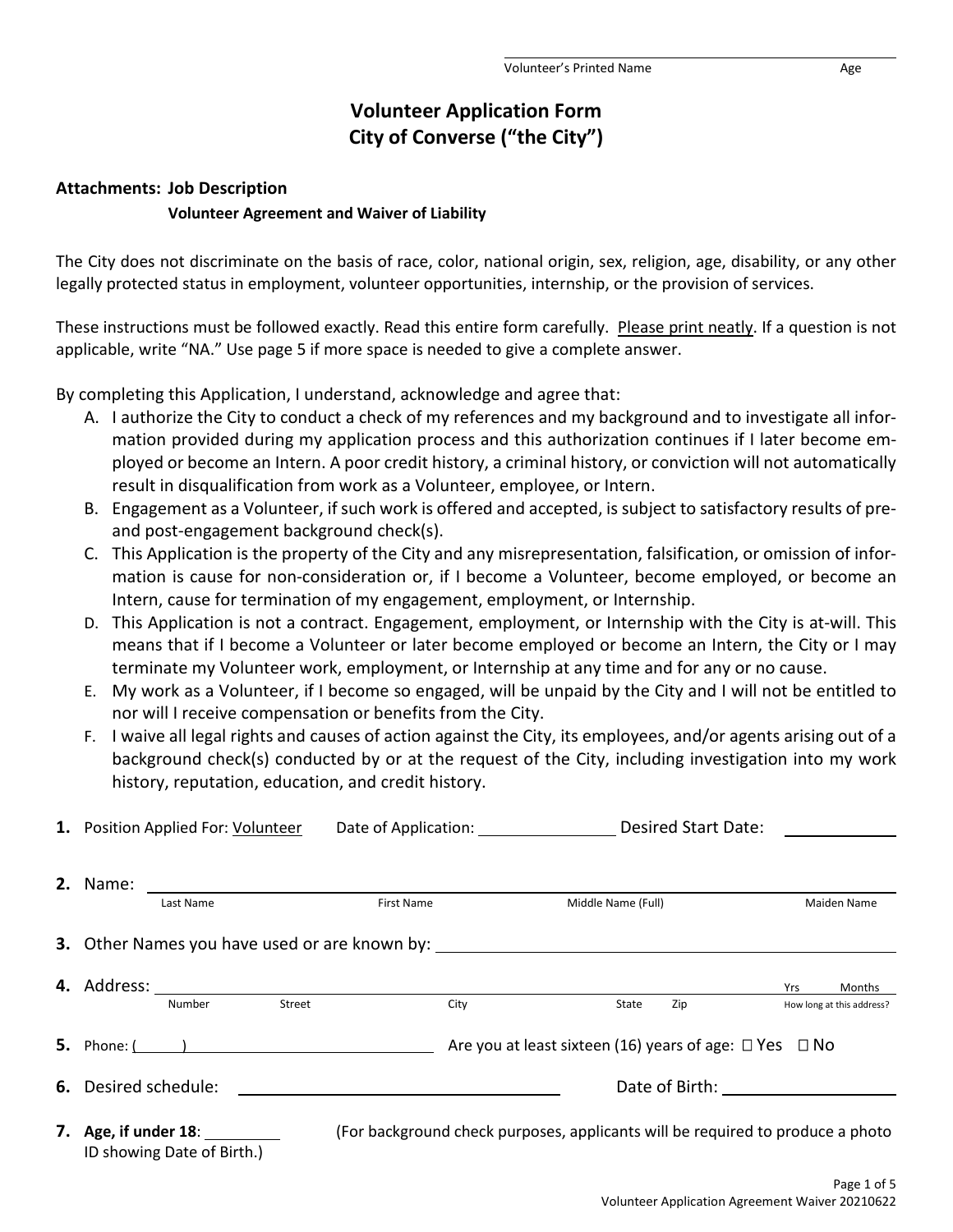### **8.** Are you legally authorized to work in the U.S.?  $\Box$  Yes  $\Box$  No

**9.** Conviction of a crime is *not* an automatic bar to consideration for employment, except where state law prohibits employment. Determinations of suitability based on criminal record checks will be considered if job-related for the position in question, consistent with business necessity, and with any applicable laws or regulations. If the City is inclined to make an adverse decision based on the results of the criminal background check, you may be advised on the part(s) of the record that make(s) you unsuitable for the position and given an opportunity to provide additional information. Unless otherwise provided by law, the City will consider, among other things, the nature and gravity of the offense, the length of time that has passed since the conviction, and the relationship of the conviction to the particular duties and responsibilities of the position sought.

Other than for Class C Misdemeanor traffic violations, have you ever been convicted of a criminal offense, or subjected to deferred adjudication, or received a deferred disposition as a result of a criminal charge?

 **Yes No** If you answered "yes," please explain in detail in the space below by providing (a) the nature and date of the offenses, (b) the name(s) and location(s) of the police agency(ies) and court(s), and (c) the disposition of the case(s).

### **Explanation**:

**10.** Do you have an outstanding warrant for your arrest?  $\Box$  Yes  $\Box$  No

**11.** Have you ever **applied** or **worked** for the City? If so, provide the requested information below.

| <b>Jobs Held</b> | Name at the time | <b>Supervisor</b> | Date of employment OR<br>application |  |  |
|------------------|------------------|-------------------|--------------------------------------|--|--|
|                  |                  |                   |                                      |  |  |
|                  |                  |                   |                                      |  |  |
|                  |                  |                   |                                      |  |  |
|                  |                  |                   |                                      |  |  |

#### **12. EDUCATION**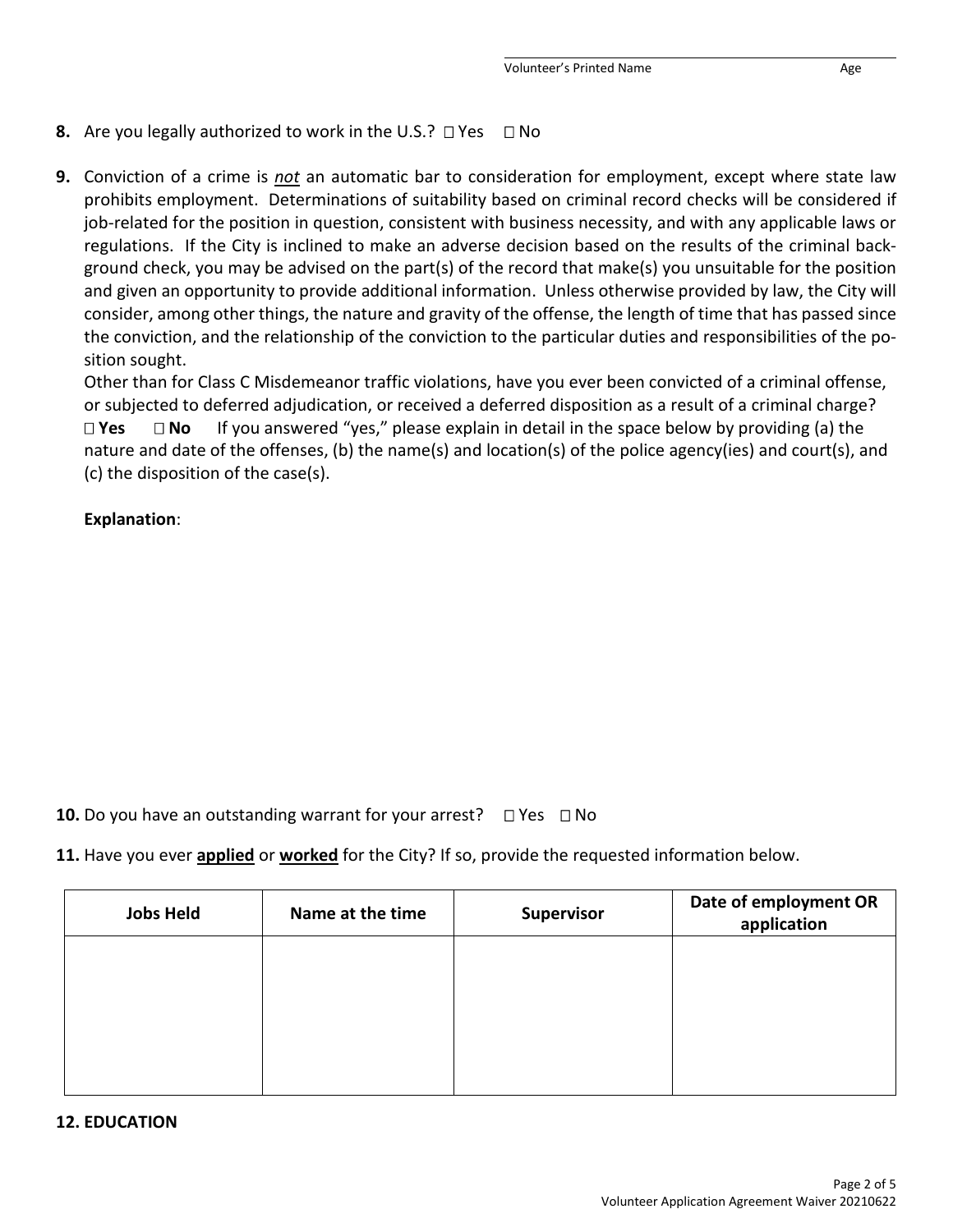|                                        | Name, City and State | Number of<br>Years/Hours Com-<br>pleted | Did you graduate? Give<br>type of degree or spe-<br>cialty. |
|----------------------------------------|----------------------|-----------------------------------------|-------------------------------------------------------------|
| High School or<br>GED:                 |                      |                                         |                                                             |
| College:                               |                      |                                         |                                                             |
| <b>Other Education</b><br>or Training: |                      |                                         |                                                             |

### **13. REFERENCES**

Please list three non-relatives who know your work experience and have known you for at least one year.

| Name | <b>Employer and Address</b> | Phone | <b>Business Title</b> | Years Known |
|------|-----------------------------|-------|-----------------------|-------------|
|      |                             |       |                       |             |
|      |                             |       |                       |             |
|      |                             |       |                       |             |
|      |                             |       |                       |             |
|      |                             |       |                       |             |
|      |                             |       |                       |             |
|      |                             |       |                       |             |
|      |                             |       |                       |             |
|      |                             |       |                       |             |
|      |                             |       |                       |             |
|      |                             |       |                       |             |

**14.** List current licenses or credentials you currently hold that are pertinent to the position applied for.

**15.** If you are currently engaged as a Volunteer, employed, or an Intern, may we contact your current agency

or employer? **DYes DNo** 

**16. VOLUNTEER, WORK, and/or INTERNSHIP HISTORY (Complete this section, even if attaching a resume.)**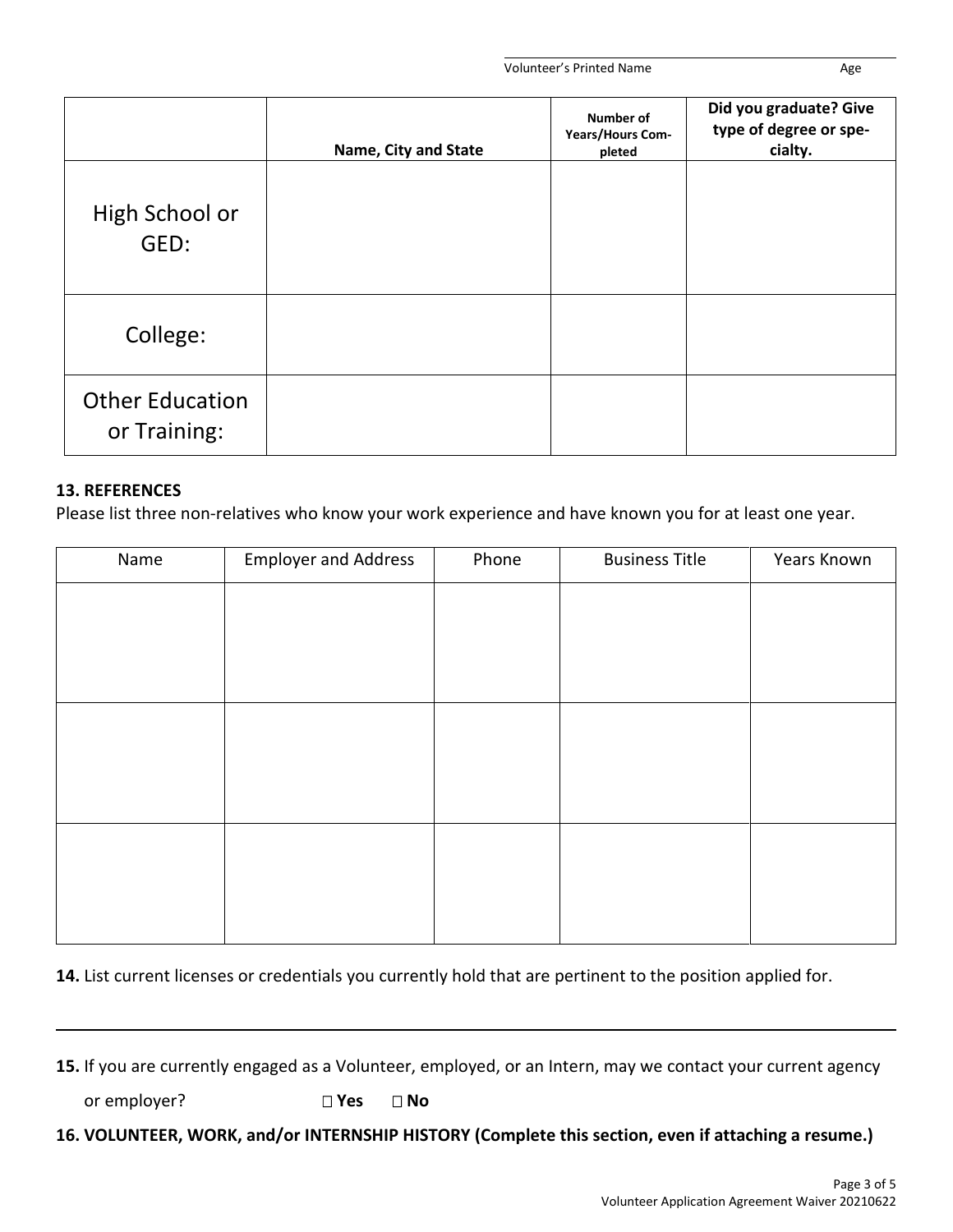Give your history of volunteer work, employment, or Internships starting with your **most recent experience first**. List all for the past **seven (7)** years. **Explain any gaps.**

(Include volunteer work, employment, or Internships if the experience is relevant to the work which you seek.)

| Dates of Volunteer work, Em-<br>ployment or Internship (give<br>month and year, as in "June<br>$2013'$ ) | Agency's or Employer's<br>Name and Address | Supervisor's<br>Name and<br>Phone Number | Job Title at<br>this work | Reason(s) for Leaving.<br>Please give detailed<br>information. |
|----------------------------------------------------------------------------------------------------------|--------------------------------------------|------------------------------------------|---------------------------|----------------------------------------------------------------|
|                                                                                                          |                                            |                                          |                           |                                                                |
|                                                                                                          |                                            |                                          |                           |                                                                |
|                                                                                                          |                                            |                                          |                           |                                                                |
|                                                                                                          |                                            |                                          |                           |                                                                |
|                                                                                                          |                                            |                                          |                           |                                                                |
|                                                                                                          |                                            |                                          |                           |                                                                |
|                                                                                                          |                                            |                                          |                           |                                                                |

# **17. CERTIFICATION AND ACKNOWLEDGEMENT:**

I certify that all of the information provided on this Application Form and all attachments and resumes submitted to the City is true, correct, and complete. I understand and acknowledge that false, misleading, incomplete, or omitted information on this application or attachments and resumes will result in rejection of my application or termination, if hired, regardless of the date of discovery. I authorize all persons and organizations, including but not limited to my former and present employers and personal references, to provide the City and its agents with complete information concerning my character, employment record, and suitability for volunteer work with the City. I understand and acknowledge that this authorization does not include a consumer report under the federal Fair Credit Reporting Act. If the City desires to conduct a consumer report or background check about me under the federal Fair Credit Reporting Act, I will receive a separate notice and authorization for that report.